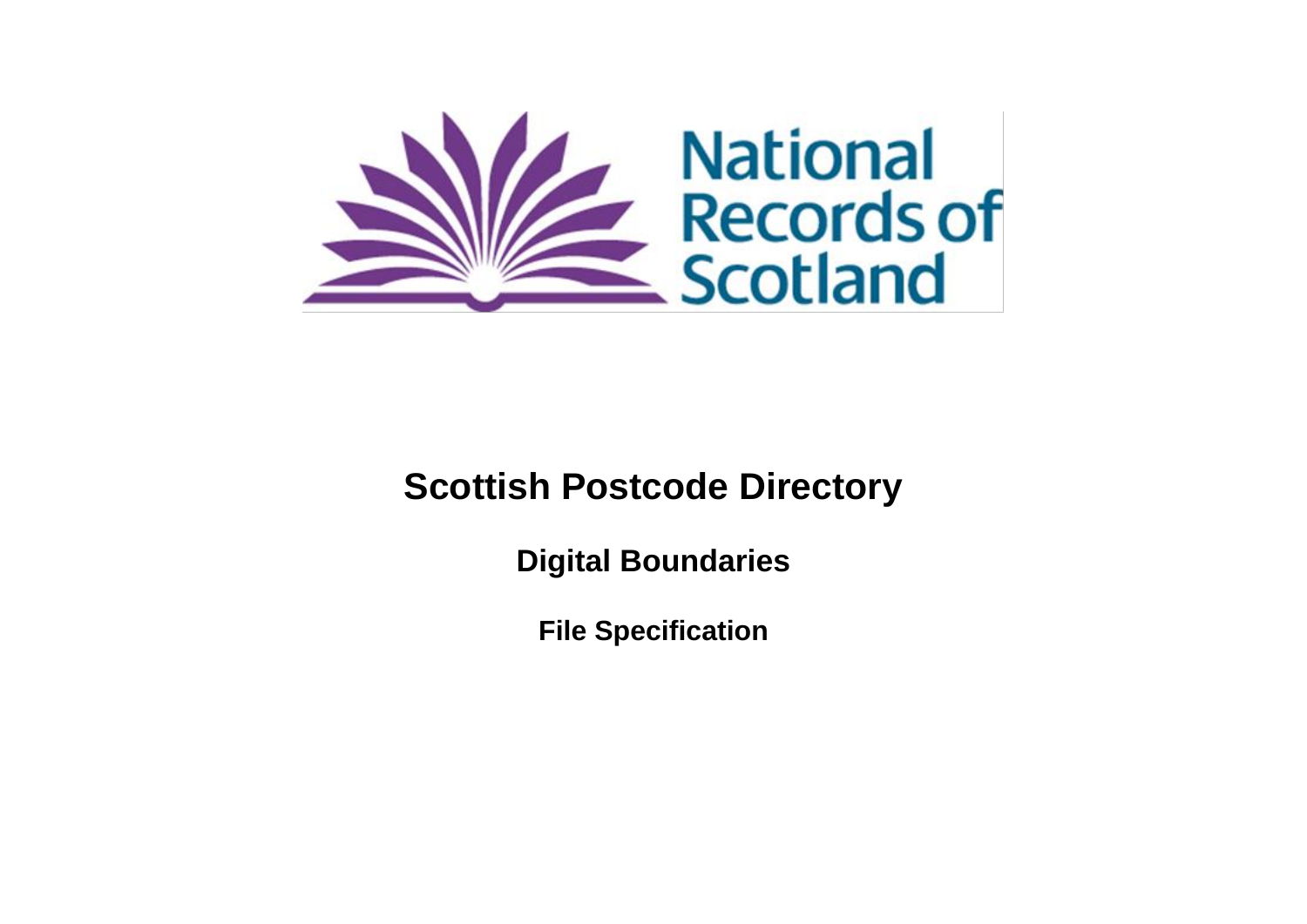### **Product: Postcode Boundaries**

| File name(s)                | <b>Field names</b> | <b>Description</b>                                                                                                                                                               | <b>Field Type and Length</b> | <b>Full</b><br>version<br>only |
|-----------------------------|--------------------|----------------------------------------------------------------------------------------------------------------------------------------------------------------------------------|------------------------------|--------------------------------|
| PC_Full_YY_V<br>PC_Cut_YY_V | Postcode           | The Royal Mail postcode. Comprised of for example:<br>EH<br>Area<br><b>District</b><br>10<br>Sector<br>4<br>SU<br>Unit<br>Along with any split indicator added by NRS - A, B, C. | Character - 9                |                                |
|                             | <b>District</b>    | Postcode District. For example EH10.                                                                                                                                             | Character - 4                |                                |
|                             | Sector             | Postcode Sector. For example EH10 4                                                                                                                                              | Character - 6                |                                |
|                             | Dolntro            | Date of introduction                                                                                                                                                             | Date                         |                                |
|                             | <b>DPC</b>         | The Royal Mail delivery point count.                                                                                                                                             | Numeric                      | YES.                           |
|                             | <b>DPCNR</b>       | The Royal Mail delivery point count (non-residential).                                                                                                                           | Numeric                      | <b>YES</b>                     |
|                             | HC                 | The Royal Mail household count.                                                                                                                                                  | Numeric                      | <b>YES</b>                     |
|                             | Council            | A code that identifies a 2019 Council Area.                                                                                                                                      | Character - 9                |                                |
|                             | <b>OA11</b>        | A code that identifies a 2011 Census Output Area.                                                                                                                                | Character - 9                |                                |
|                             | <b>DZ11</b>        | A code that identifies a 2011 Data Zone.                                                                                                                                         | Character - 9                |                                |
|                             | <b>EW19</b>        | A code that identifies a 2019 Electoral Ward.                                                                                                                                    | Character - 9                |                                |

#### **Note**

 $YY = Year, V = version (1 or 2)$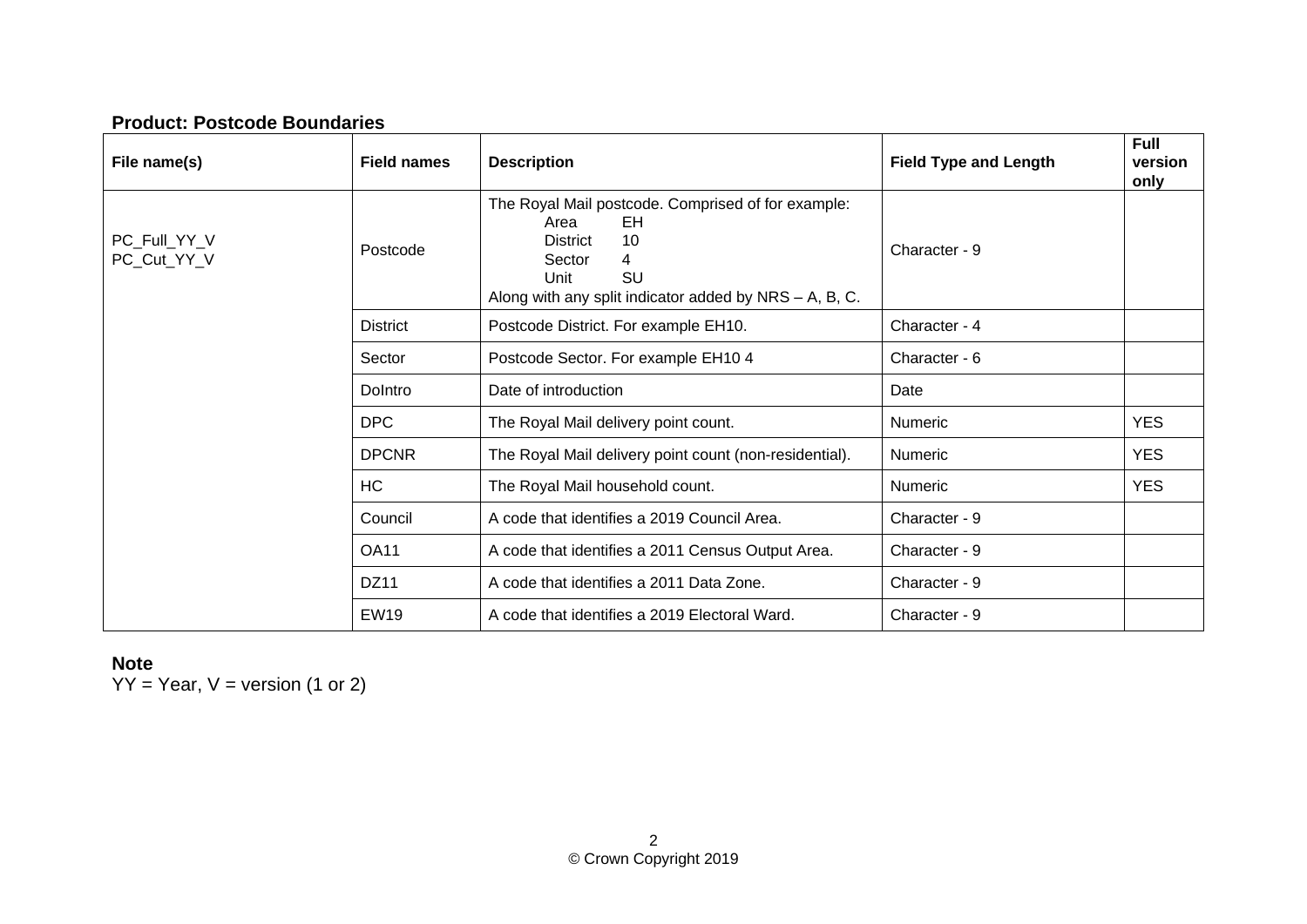## **Product: Postcode Grid References**

| File name             | <b>Field names</b> | <b>Description</b>                                                                                                                                                                | <b>Field Type and Length</b> |
|-----------------------|--------------------|-----------------------------------------------------------------------------------------------------------------------------------------------------------------------------------|------------------------------|
| Postcode_GridRef_YY_V | Postcode           | The Royal Mail postcode. Comprised of for example:<br>EH.<br>Area<br>10<br><b>District</b><br>4<br>Sector<br>SU<br>Unit<br>Along with any split indicator added by NRS - A, B, C. | Character - 9                |
|                       | Easting            | British National Grid reference - easting                                                                                                                                         | Character - 6                |
|                       | Northing           | British National Grid reference - northing                                                                                                                                        | Character - 7                |

## **Product: Postcode District Boundaries**

| File name     | <b>Field names</b> | <b>Description</b>                   | <b>Field Type and Length</b> |
|---------------|--------------------|--------------------------------------|------------------------------|
| District_YY_V | <b>District</b>    | Postcode District. For example EH10. | Character - 4                |

#### **Product: Postcode Sector Boundaries**

| File name   | <b>Field names</b> | <b>Description</b>                  | <b>Field Type and Length</b> |
|-------------|--------------------|-------------------------------------|------------------------------|
| Sector YY V | Sector             | Postcode Sector. For example EH10 4 | Character - 6                |

**Note**  $YY = Year, V = version (1 or 2)$